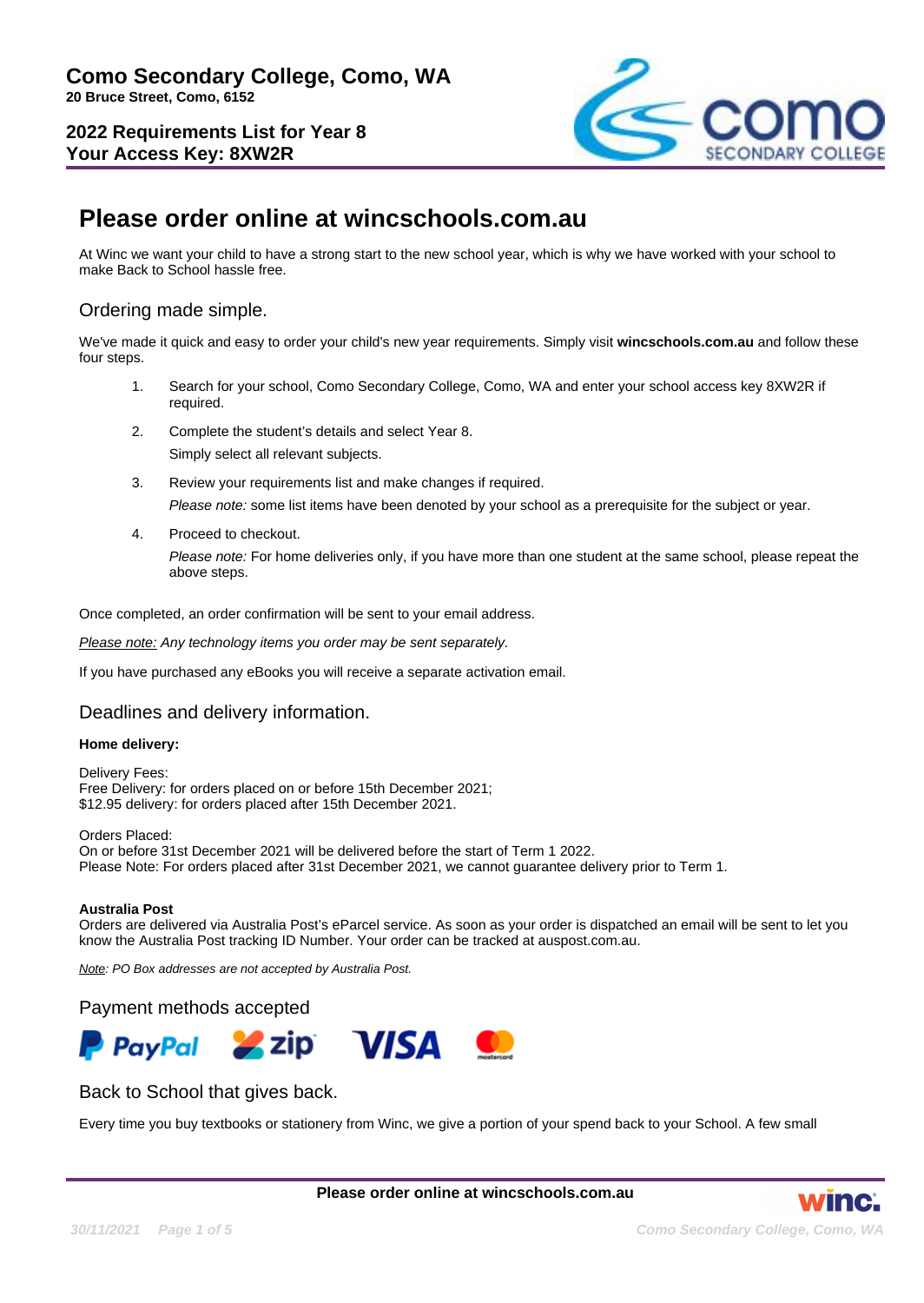

exclusions apply, which you can find out about at wincschools.com.au/givesback

#### Have a question?

For assistance with your order, returns and refunds and delivery information, or for a general enquiry, please visit **wincschools.com.au/helpcentre**

To view our full terms and conditions, please visit wincschools.com.au/termsandconditions.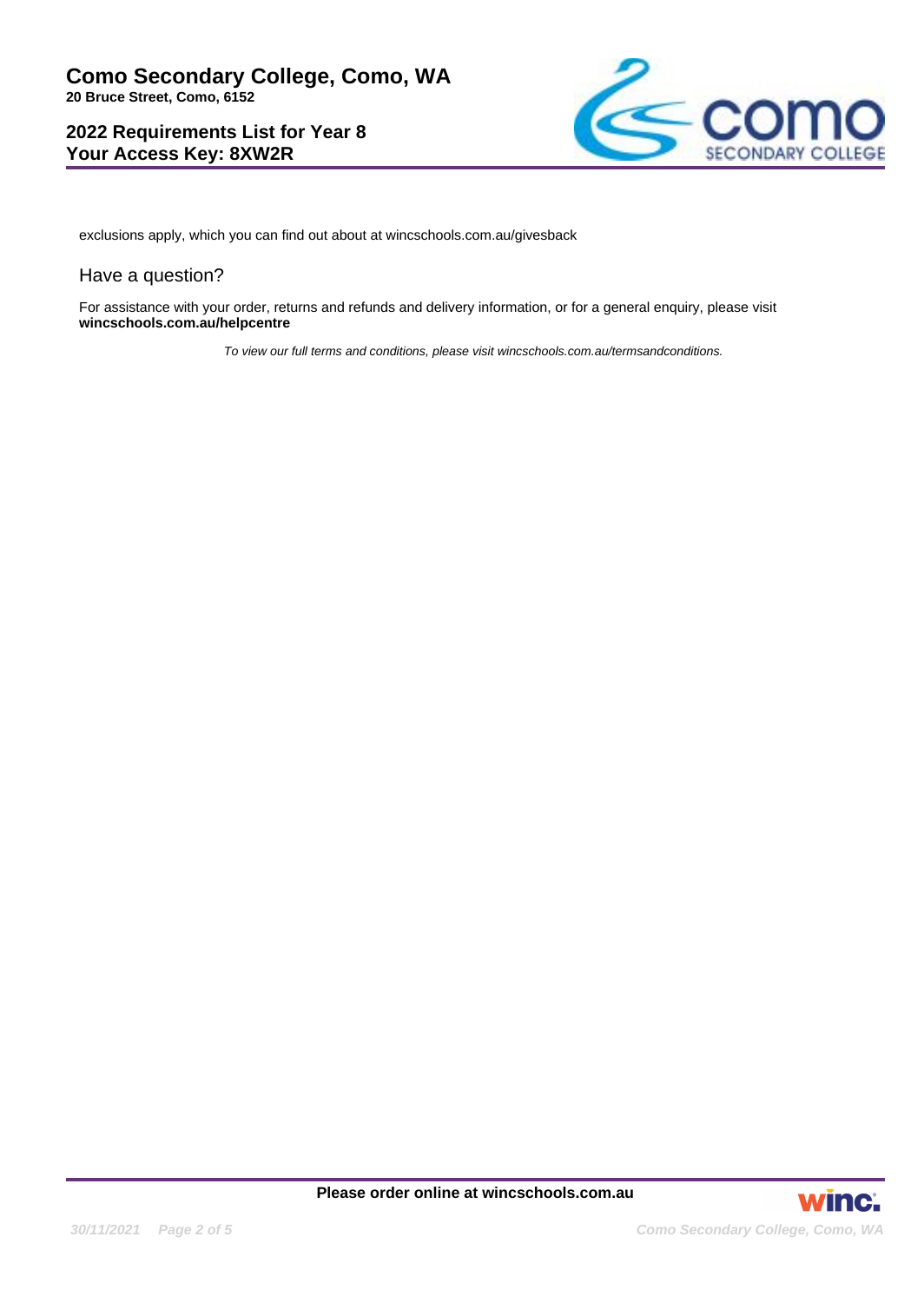

SCHOOL TEXTBOOKS (RESOURCES) are provided by Como SC and students will not, under any circumstances, be permitted to take them home. It is highly recommended that students purchase their own copy of the textbook in order to assist in consolidating class work. Teachers will let students know which text book they will be using early in the school year.

|                                                                         | <b>QTY ITEMS</b>                                                                     | <b>UNIT PRICE</b>            |                                                                                                                                                                                                     | <b>QTY ITEMS</b>                                                                                                                                   | <b>UNIT PRICE</b> |  |
|-------------------------------------------------------------------------|--------------------------------------------------------------------------------------|------------------------------|-----------------------------------------------------------------------------------------------------------------------------------------------------------------------------------------------------|----------------------------------------------------------------------------------------------------------------------------------------------------|-------------------|--|
| <b>English</b>                                                          |                                                                                      |                              | Indonesian                                                                                                                                                                                          |                                                                                                                                                    |                   |  |
| $\Box$ 1 36241002 Marbig Enviro Deluxe<br>Binder A4 2 D Ring 25mm Black |                                                                                      | \$6.99                       | Students utilise the same Workbook for Year 7, Year 8 and Year<br>9, so if student purchased Workbook in Year 7, then there is no<br>need to purchase in Year 8. New students will need to purchase |                                                                                                                                                    |                   |  |
|                                                                         | 1 25100888 Victory A4 Reinforced<br>Loose Leaf Refill 7mm Ruled<br>Pack Of 50        | \$2.51                       | the Workbook for Year 8.<br>$\Box$ 1 36241002 Marbig Enviro Deluxe                                                                                                                                  |                                                                                                                                                    | \$6.99            |  |
|                                                                         | $\boxed{\phantom{0}}$ 1 86576347 Winc Sheet Protector<br>A4 Punched Box 100          | \$11.68                      |                                                                                                                                                                                                     | Binder A4 2 D Ring 25mm Black<br>Or equivalent                                                                                                     |                   |  |
|                                                                         | 1 25067182 Faber Castell Textliner<br>Ice Highlighter Assorted Wallet 4              | \$6.61                       |                                                                                                                                                                                                     | $\boxed{\phantom{0}}$ 1 25152634 Bima Workbook 1<br>Michelle Kohler 1st Edition                                                                    | \$29.95           |  |
|                                                                         | $\Box$ 4 25093510 Winc Exercise Book<br>A4 8mm Ruled Red Margin<br>56gsm 64 Pages    | \$0.95                       |                                                                                                                                                                                                     | Students utilise the same<br>Workbook for Year 7, Year 8<br>and Year 9, so if student<br>purchased Workbook in Year<br>7, then there is no need to |                   |  |
| <b>English As An Additional Language</b>                                |                                                                                      |                              |                                                                                                                                                                                                     | purchase in Year 8. New<br>students will need to purchase<br>the Workbook for Year 8.                                                              |                   |  |
| No resources required                                                   |                                                                                      |                              | <b>Mathematics</b>                                                                                                                                                                                  |                                                                                                                                                    |                   |  |
| <b>French</b>                                                           |                                                                                      |                              |                                                                                                                                                                                                     |                                                                                                                                                    |                   |  |
| No resources required.                                                  |                                                                                      |                              |                                                                                                                                                                                                     | $\Box$ 1 87172704 Celco Protractor Hang<br>Sell 10cm 180 Degrees                                                                                   | \$1.00            |  |
| Golf, Hockey, Health & PE                                               |                                                                                      |                              | $\Box$ 1                                                                                                                                                                                            | 25163950 Casio Fx-82au Plus II<br>2nd Edition Scientific Calculator                                                                                | \$34.93           |  |
|                                                                         | $\Box$ 1 25099254 Colby Polywally<br>Polypropylene Document Wallet                   | \$2.97                       |                                                                                                                                                                                                     | $\boxed{\phantom{0}}$ 1 25165957 Maths Mate 8 Green<br>Student Pad J B Wright Et Al 6th<br>Edn.                                                    | \$14.95           |  |
|                                                                         | A4 Blue<br>$\Box$ 1 03714000 Olympic Exercise Book<br>64 Pages Stapled 8mm Ruled 225 | \$0.84                       | $\Box$ 1                                                                                                                                                                                            | 25102404 Excel Essential Skills -<br>Mathematics Revision And Exam<br>Workbook 1 Year 8                                                            | \$20.96           |  |
|                                                                         | x 175mm                                                                              |                              | <b>Media</b>                                                                                                                                                                                        |                                                                                                                                                    |                   |  |
|                                                                         | <b>Humanities and Social Sciences</b>                                                |                              |                                                                                                                                                                                                     |                                                                                                                                                    |                   |  |
| No resources required.                                                  |                                                                                      |                              |                                                                                                                                                                                                     | $\Box$ 1 25090934 Officemax Megaspace<br>Scrapbook 335x245mm 100gsm<br>White 64 Page                                                               | \$1.97            |  |
|                                                                         |                                                                                      |                              | <b>Music</b>                                                                                                                                                                                        |                                                                                                                                                    |                   |  |
|                                                                         |                                                                                      | SPECIALIST CONTEMPORARY ONLY |                                                                                                                                                                                                     |                                                                                                                                                    |                   |  |
|                                                                         |                                                                                      |                              |                                                                                                                                                                                                     | $\Box$ 1 28131300 Faber-Castell Eraser<br>With Sleeve PVC-Free Large                                                                               | \$0.89            |  |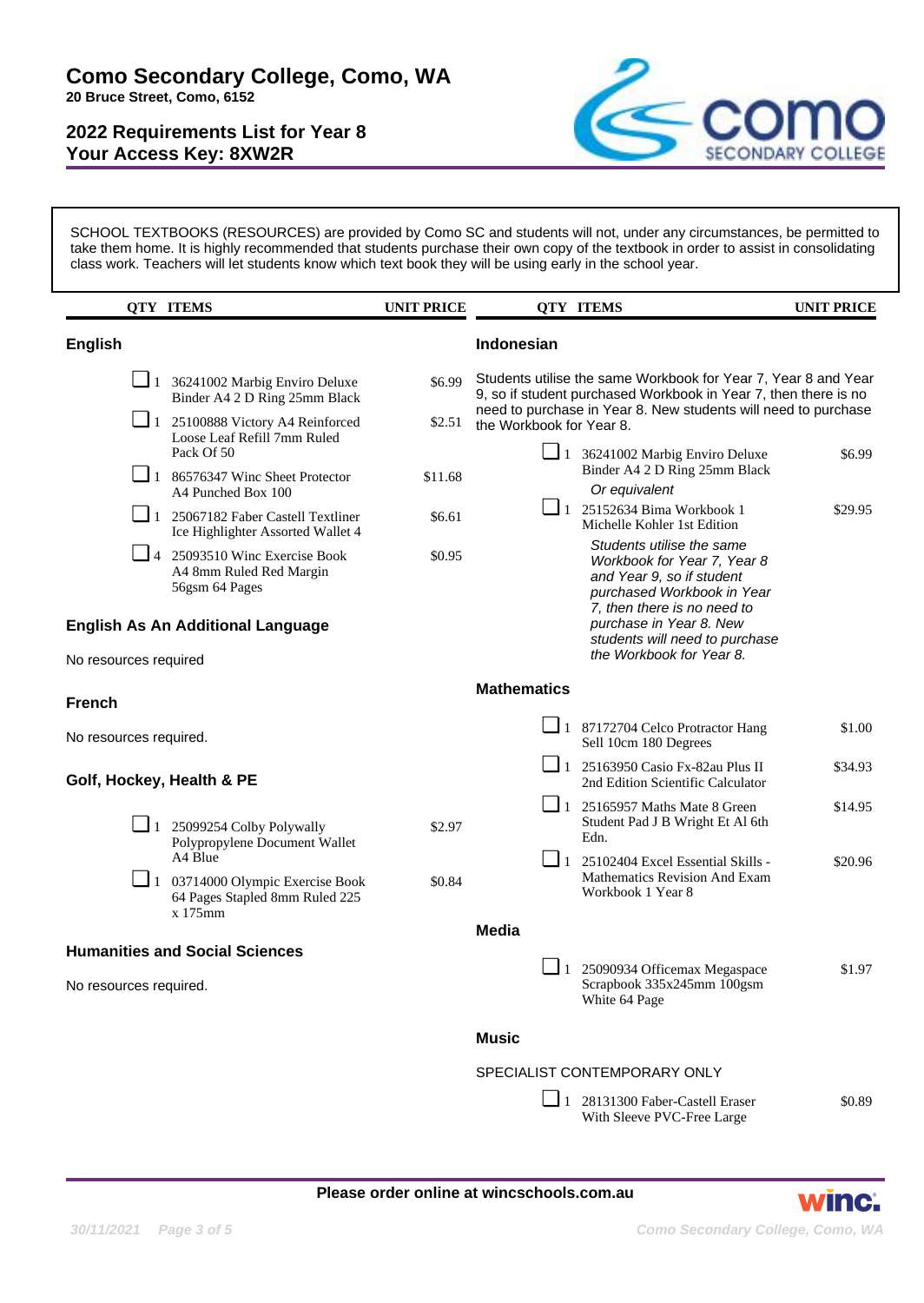**Como Secondary College, Como, WA**

**20 Bruce Street, Como, 6152**

# **2022 Requirements List for Year 8 Your Access Key: 8XW2R**



|                                                                                                                         |          | <b>QTY ITEMS</b>                                                                                       | <b>UNIT PRICE</b> |                                                                                 | <b>QTY ITEMS</b>                                                                                                                                                        | <b>UNIT PRICE</b> |
|-------------------------------------------------------------------------------------------------------------------------|----------|--------------------------------------------------------------------------------------------------------|-------------------|---------------------------------------------------------------------------------|-------------------------------------------------------------------------------------------------------------------------------------------------------------------------|-------------------|
| <b>Music</b>                                                                                                            |          |                                                                                                        |                   | <b>Optional Stationery</b>                                                      |                                                                                                                                                                         |                   |
|                                                                                                                         |          | $\boxed{\phantom{0}}$ 1 18624478 Verbatim Store 'n' Go<br>Pinstripe USB 16 GB 2.0 Flash<br>Drive Black | \$8.02            |                                                                                 | THE FOLLOWING LIST OF ITEMS ARE OPTIONAL<br>PURCHASES ONLY. Students may already have some of these<br>items. They do not need to repurchase. A diary will be issued to |                   |
|                                                                                                                         | $\Box$ 1 | 25100255 Faber-castell Goldfaber<br>Graphite 2b Pencil                                                 | \$1.00            |                                                                                 | students at the start of the year. ** DO NOT PURCHASE<br>SUBJECT NOTE BOOKS - THESE WILL NOT BE USED AT<br><b>COMO SECONDARY COLLEGE **</b>                             |                   |
|                                                                                                                         |          | $\Box$ 1 25097555 Winc Exercise Book<br>A4 Music 8mm and 12mm Staves<br>56gsm 48 Pages                 | \$0.67            |                                                                                 | $\boxed{\phantom{1}}$ 1 18624478 Verbatim Store 'n' Go<br>Pinstripe USB 16 GB 2.0 Flash<br>Drive Black                                                                  | \$8.02            |
| <b>Science</b>                                                                                                          |          |                                                                                                        |                   |                                                                                 | $\Box$ 1 28131300 Faber-Castell Eraser<br>With Sleeve PVC-Free Large                                                                                                    | \$0.89            |
|                                                                                                                         |          | $\Box$ 4 86540972 Spirax 595 Notebook<br>A4 Side Opening 120 Pages                                     | \$2.92            |                                                                                 | $\Box$ 1 25095908 Uni-ball Signo<br>Um-151s Black Gel Grip Pen<br>07mm Tip                                                                                              | \$4.03            |
|                                                                                                                         |          | $\Box$ 1 25123086 Buddee Bd903043-bk<br>In-ear Retractable Headphones<br><b>Black</b>                  | \$6.03            |                                                                                 | $\boxed{\phantom{0}}$ 1 25095911 Uni-ball Signo<br>Um-151s Red Gel Grip Pen<br>07mm Tip                                                                                 | \$4.03            |
|                                                                                                                         | $\Box$ 1 | 53870002 Artline 577 Whiteboard<br>Marker Bullet Tip 3.0mm Black                                       | \$3.97            |                                                                                 | $\Box$ 1 25128638 Protext Self Adhesive<br>Book Covering Clear 50 Micron<br>450mm X 15m Roll                                                                            | \$12.06           |
| <b>Visual Art</b><br>No resources required.                                                                             |          |                                                                                                        |                   |                                                                                 | 1 25100888 Victory A4 Reinforced<br>Loose Leaf Refill 7mm Ruled<br>Pack Of 50                                                                                           | \$2.51            |
| Create @ Como                                                                                                           |          |                                                                                                        |                   | $\Box$ 1                                                                        | 36241002 Marbig Enviro Deluxe<br>Binder A4 2 D Ring 25mm Black                                                                                                          | \$6.99            |
| School based program for Create Students ONLY. No resources<br>required.                                                |          |                                                                                                        |                   | General<br>$\Box$ 1 34881005 Winc Lever Arch File<br>A4 Board Mottle Grey/Black | \$3.60                                                                                                                                                                  |                   |
| <b>EMITS</b>                                                                                                            |          |                                                                                                        |                   |                                                                                 | $\Box$ 1 86576347 Winc Sheet Protector<br>A4 Punched Box 100                                                                                                            | \$11.68           |
| Note to students in the EMITS Program. You are only required<br>to purchase the items listed against EMITS. You are not |          |                                                                                                        |                   | $\Box$ 1 25067180 Faber Castell Textliner<br>Ice Highlighter Assorted Wallet 6  | \$9.42                                                                                                                                                                  |                   |
| students.                                                                                                               |          | required to purchase the items for General Mathematics                                                 |                   |                                                                                 | $\Box$ 1 25093499 Winc Binder Book A4<br>8mm Ruled 7 Hole Punch Red<br>Margin 56gsm 128 Pages                                                                           | \$1.06            |
|                                                                                                                         |          | $\Box$ 1 87172704 Celco Protractor Hang<br>Sell 10cm 180 Degrees                                       | \$1.00            |                                                                                 | $\Box$ 1 10005235 Maped Shaker<br>Sharpener 2 Hole Red Each                                                                                                             | \$1.28            |
|                                                                                                                         | $\Box$ 1 | 25163950 Casio Fx-82au Plus II<br>2nd Edition Scientific Calculator                                    | \$34.93           |                                                                                 | $\Box$ 1 73340700 Winc Plastic Ruler<br>30cm Clear                                                                                                                      | \$0.26            |
|                                                                                                                         |          | $\Box$ 1 25102591 Excel Math Rev Exam<br>Workbook 2 Year 8. Author A.s.<br>Kalra                       | \$20.96           | $\sqcup$ 1                                                                      | 86582001 Post-It Flags 119 x<br>432mm Assorted Colours<br>Yellow/Purple/Pink/Light Blue<br>Pack 4                                                                       | \$12.64           |

❏ 1 25093587 Winc Mini Stapler Black - Includes 1000 Staples \$5.70